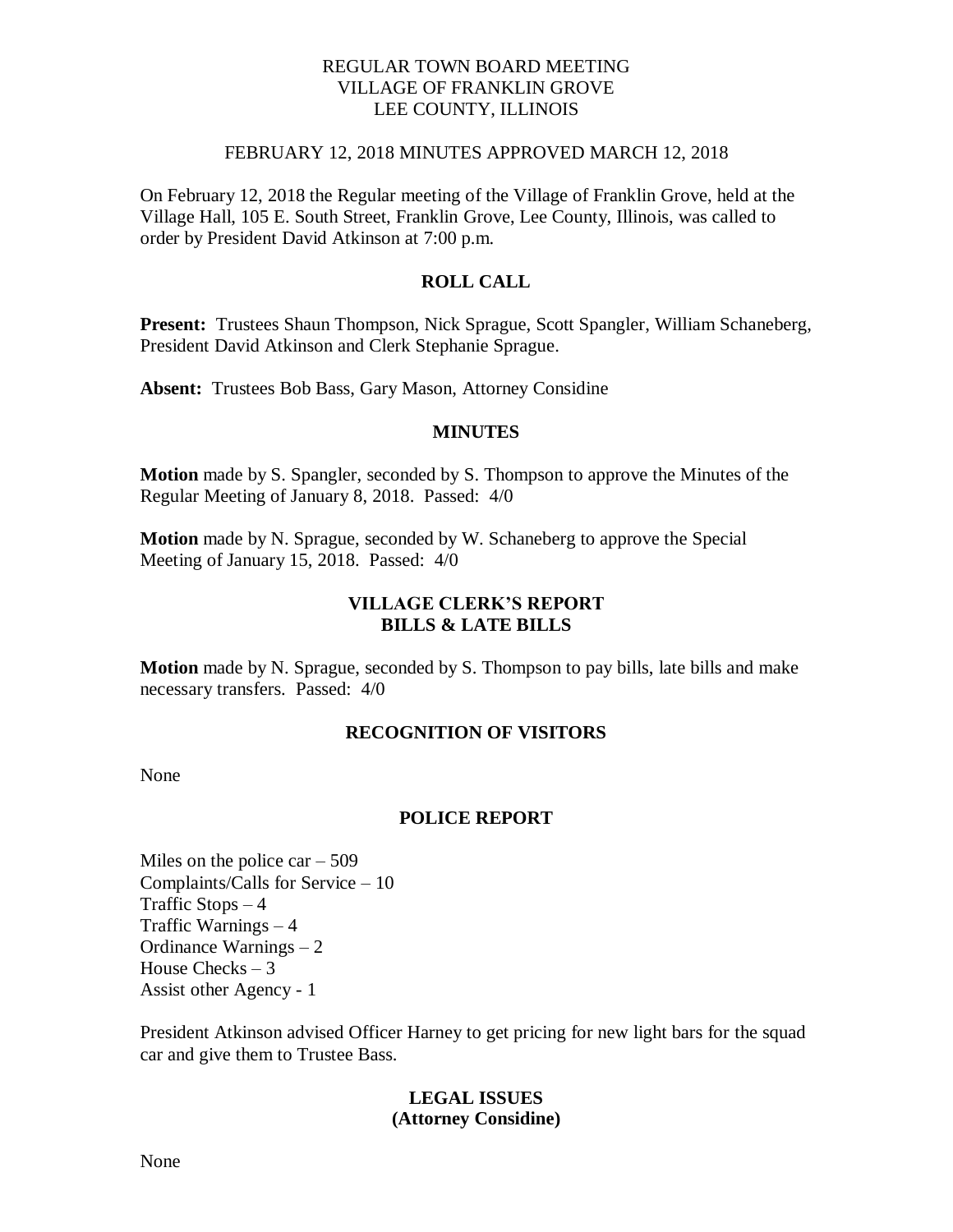#### **GENERAL ISSUES**

President Atkinson supplied the board with electricity aggregation bids for water and sewer operations.

**Motion** made by S. Spangler, seconded by S. Thompson to lock in rates with Dynegy for 36-month term. Passed: 4/0

President Atkinson asked the board who takes care of the business names on the sign. Trustee Spangler said he believes it is the Business Association. President Atkinson said Payton Hilliker is interested in getting a sign up, he will direct him to the Business Association.

President Atkinson asked Trustee Thompson to look into Welcome to Franklin Grove signs.

President Atkinson asked what the boards wishes are as far as the Park Committee looking into becoming a Park District. The reason being the village has been presented with an opportunity to purchase the old middle school.

President Atkinson asked Scott and Marilyn Spangler to look into what it takes to become a Park District.

President Atkinson will set up a meeting with the school board and village board to ask questions and see if this is something we are interested in.

# C**OMMITTEE REPORTS**

## **STREETS & ALLEYS**

(N. Sprague Chairman)

Trustee Sprague informed the board the Street and Alleys committee met on February  $5<sup>th</sup>$ . They discussed cleaning out the storm drains and road repairs they would like to target for this year.

Marilyn Spangler mentioned the curb seems to be sinking at their Lahman St. property. She would like to have both driveways taken down so it is a gentle easement in.

## **WATER & SEWER**

(W. Schaneberg Chairman)

Trustee Schaneberg stated John Stenzel with Test, Inc gave him a list of things that need to be updated. He also had quotes for service and repairs of generators, sand filter repairs and updating controls.

President Atkinson advised Trustee Schaneberg a great deal of money has been spent on water and sewer so there is not enough money in the budget to make these repairs at this time, and the employees are not to be making any purchase without prior approval.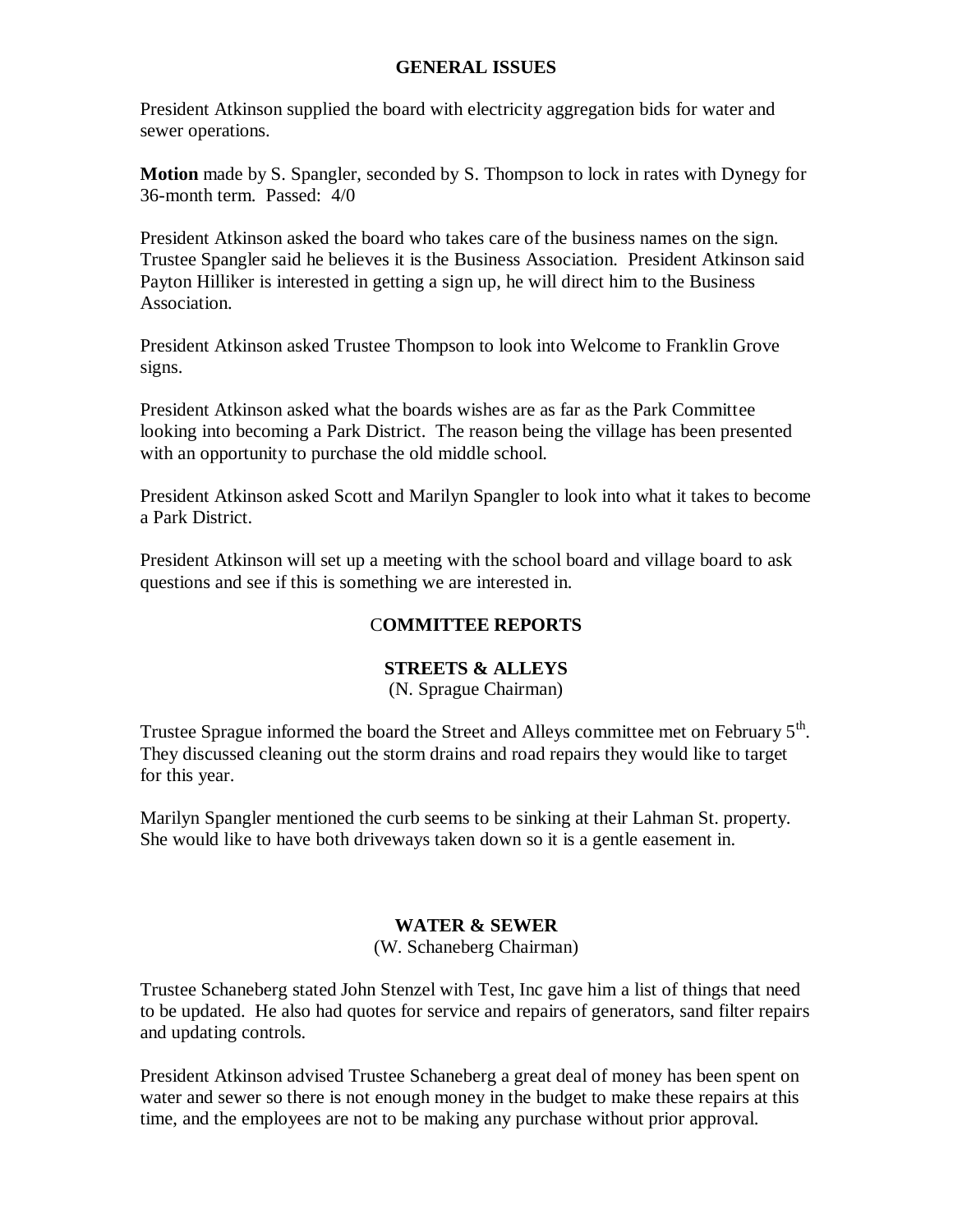Trustee Schaneberg stated there is a homeowner that is inquiring if he could put a caboose in his back yard and wanting to make sure it would be okay. President Atkinson said he is not opposed to it but would like more information like how big it is and to make sure that it is safe.

#### **COMMUNITY DEVELOPMENT**

(G. Mason Chairman)

None

#### **PROPERTIES**

#### (B. Bass Chairman)

Marilyn Spangler informed the board the door knob at the Atlasta Park Community Building needs to be replaced. It doesn't lock unless you have a key.

Trustee Sprague gave an update for Trustee Bass in his absence. Crestview will be replacing the broken siding at the Atlasta Park Community Building when it warms up so no further damage is done by trying to do the repairs in the cold weather.

Clerk Sprague informed the board FG Fundraisers purchased playground equipment for Atlasta Park. They are thinking of placing the two smaller pieces by the existing baby swings, maybe one piece will replace the piece that was removed a couple years ago. The rest of the big equipment, they are proposing to be located in the empty space to the west of the existing equipment and shelter. Clerk Sprague said she would bring the same proposal to the park committee meeting on Wednesday.

## **FINANCE AND INSURANCE COMMITTEE**

(S. Thompson Chairman)

None

# **TOURISM**

#### (S. Spangler Chairman)

Trustee Spangler passed out the Lee County Fun Guide to all board members. Franklin Grove is again represented very well in the Fun Guide.

Trustee Spangler stated the Car how will be on May  $12<sup>th</sup>$ , there will be a new category this year for golf carts.

Trustee Spangler proposed a rental occupancy permit ordinance be put in place. He provided the board members with an example to look over.

Trustee Spangler advised the board there is a hazardous tree down the alley from the library hanging over village property. The homeowner stated he doesn't have the money to remove the tree at this time. Trustee Spangler suggested we barricade the danger zone and consider cutting the tree since it hangs over the village alley. Trustee Sprague said we can't just go cut down someone else's tree without going through the proper channels. He suggested a certified letter be sent to the homeowner. Trustee Spangler said he doesn't want anyone to get hurt.